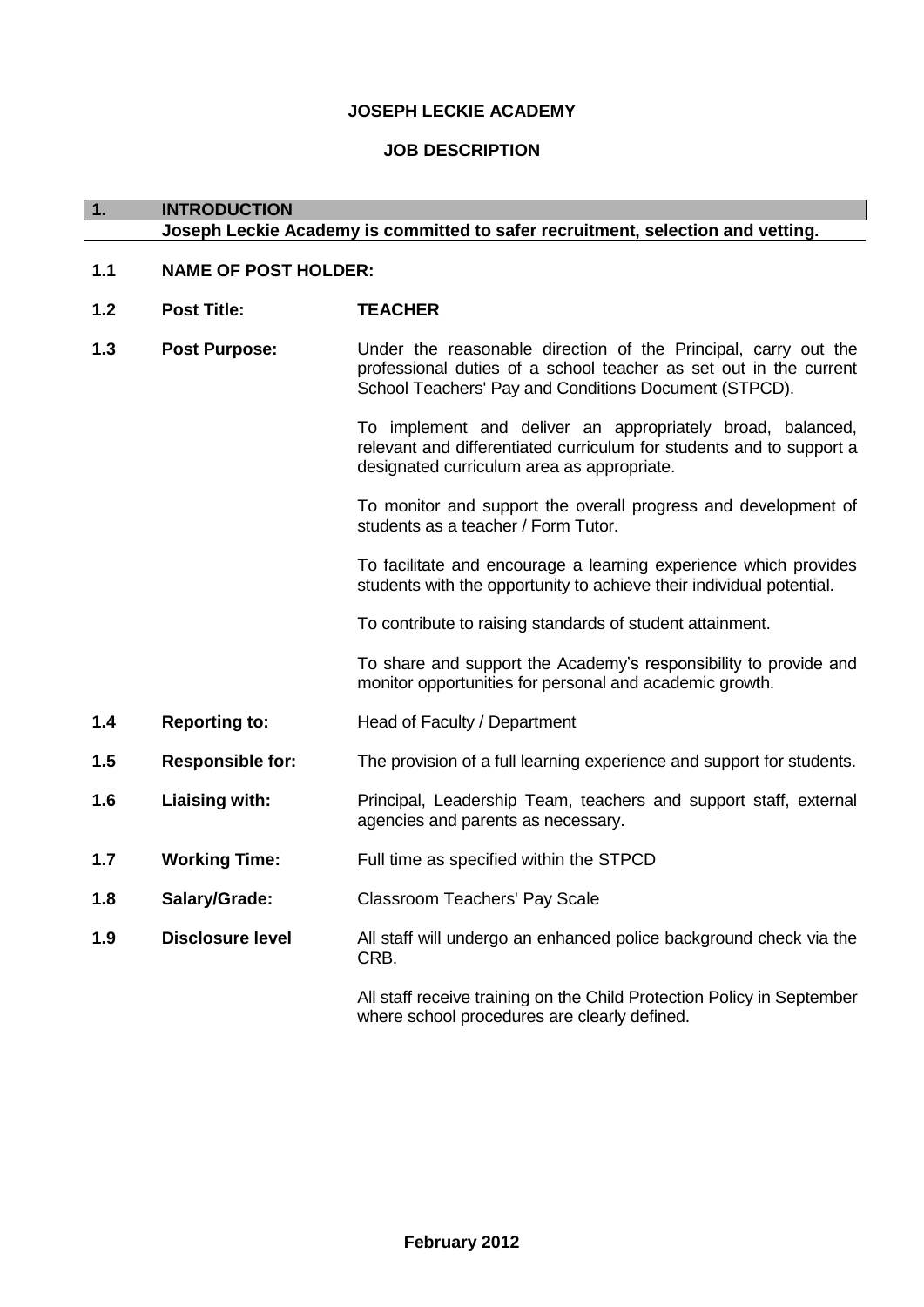| 2.         | <b>TEACHING</b> |                                                                                                                                                                                                                               |
|------------|-----------------|-------------------------------------------------------------------------------------------------------------------------------------------------------------------------------------------------------------------------------|
| 2.1<br>2.2 |                 | To teach students according to their educational needs, including the setting<br>and marking of work to be carried out by the student in the Academy and<br>elsewhere.                                                        |
|            |                 | To assess, record and report on the attendance, progress, development and<br>attainment of students and to keep such records as are required.                                                                                 |
| 2.3        |                 | To provide, or contribute to, oral and written assessments, reports and<br>references relating to individual students and groups of students.                                                                                 |
| 2.4        |                 | To ensure that ICT, Literacy, Numeracy and Academy subject specialism(s)<br>are reflected in the teaching / learning experience of students.                                                                                  |
| 2.5        |                 | To undertake a designated programme of teaching.                                                                                                                                                                              |
| 2.6        |                 | To ensure a high quality learning experience for students which meets internal<br>and external quality standards.                                                                                                             |
| 2.7<br>2.8 |                 | To prepare and update as necessary subject materials.                                                                                                                                                                         |
|            |                 | To use a variety of delivery methods which will stimulate learning appropriate<br>to student needs and demands of the syllabus.                                                                                               |
| 2.9        |                 | To maintain discipline in accordance with the Academy's procedures for<br>Positive Behaviour Management, and to encourage good practice with regard<br>to punctuality, behaviour, standards of work, coursework and homework. |
| 2.10       |                 | To undertake assessment of students as requested by external examination<br>bodies, faculty / departmental and Academy procedures.                                                                                            |
| 2.11       |                 | To mark, grade and give written / verbal and diagnostic feedback as required.                                                                                                                                                 |
| 3.         |                 | <b>OPERATIONAL/ STRATEGIC PLANNING:</b>                                                                                                                                                                                       |
| 3.1        |                 | To assist in the development of appropriate syllabuses, resources, schemes of<br>work, marking policies and teaching strategies within the Faculty / Department.                                                              |
| 3.2        |                 | To contribute to the Faculty / Department's improvement plan and its<br>implementation.                                                                                                                                       |
| 3.3        |                 | To plan and prepare courses and lessons.                                                                                                                                                                                      |
| 3.4        |                 | To contribute to the whole Academy's planning activities.                                                                                                                                                                     |
| 4.         |                 | <b>CURRICULUM PROVISION:</b>                                                                                                                                                                                                  |
| 4.1        |                 | To assist the Head of Faculty / Department, the Deputy Head (Curriculum), to<br>ensure that the curriculum area provides a range of teaching which<br>complements the Academy's strategic objectives.                         |
|            |                 | <b>CURRICULUM DEVELOPMENT:</b>                                                                                                                                                                                                |
| 5.<br>5.1  |                 | To assist in the process of curriculum development and change so as to                                                                                                                                                        |
|            |                 | ensure the continued relevance to the needs of students, examining and                                                                                                                                                        |

## **February 2012**

awarding bodies and the Academy's Mission and Strategic Objectives.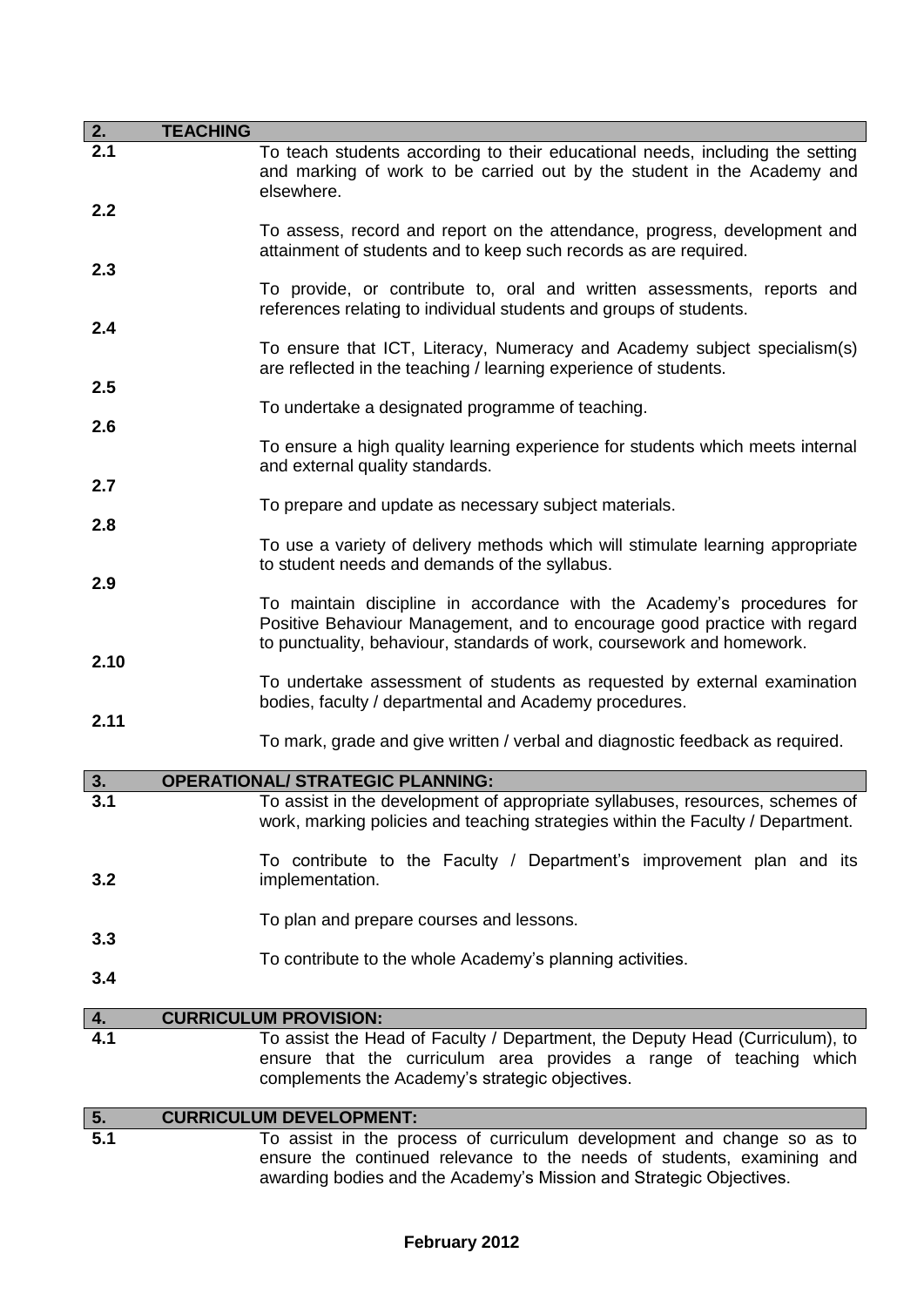| 6.  | <b>STAFFING:</b>                                                                                                                                                                                                                                                                 |
|-----|----------------------------------------------------------------------------------------------------------------------------------------------------------------------------------------------------------------------------------------------------------------------------------|
| 6.1 | To take part in the Academy's staff development programme by participating in<br>arrangements for further training and professional development.                                                                                                                                 |
| 6.2 | To continue personal development in the relevant areas including subject<br>knowledge and teaching methods.                                                                                                                                                                      |
| 6.3 | To engage actively in the Performance Management Review process.                                                                                                                                                                                                                 |
| 6.4 | To ensure the effective / efficient deployment of classroom support.                                                                                                                                                                                                             |
| 6.5 | To work as a member of a designated team and to contribute positively to<br>effective working relations within the Academy.                                                                                                                                                      |
| 7.  | <b>QUALITY ASSURANCE:</b>                                                                                                                                                                                                                                                        |
| 7.1 | To help to implement Academy quality procedures and to adhere to those.                                                                                                                                                                                                          |
| 7.2 | To contribute to the process of monitoring and evaluation of the faculty /<br>department in line with agreed Academy procedures, including evaluation<br>against quality standards and performance criteria. To seek / implement<br>modification and improvement where required. |
| 7.3 | To review from time to time methods of teaching and programmes of work.                                                                                                                                                                                                          |
| 7.4 | To take part, as may be required, in the review, development and management<br>of activities relating to the curriculum, organisation and pastoral functions of<br>the Academy.                                                                                                  |
| 8.  | <b>MANAGEMENT INFORMATION:</b>                                                                                                                                                                                                                                                   |
| 8.1 | To maintain appropriate records and to provide relevant accurate and up-to<br>date information for MIS, registers, etc.                                                                                                                                                          |
| 8.2 | To complete the relevant documentation to assist in the tracking of students.                                                                                                                                                                                                    |
| 8.3 | To track student progress and use information to inform teaching and learning.                                                                                                                                                                                                   |
| 9.  | <b>COMMUNICATIONS &amp; LIAISON:</b>                                                                                                                                                                                                                                             |
| 9.1 | To communicate effectively with the parents of students as appropriate.                                                                                                                                                                                                          |
| 9.2 | Where appropriate, to communicate and co-operate with persons or bodies<br>outside the Academy.                                                                                                                                                                                  |
| 9.3 | To follow agreed policies for communications in the Academy.                                                                                                                                                                                                                     |
| 9.4 | To take part in liaison activities such as parents' evenings, review days and<br>liaison events with partner schools.                                                                                                                                                            |
| 9.5 | To contribute to the development of effective subject links with external<br>agencies.                                                                                                                                                                                           |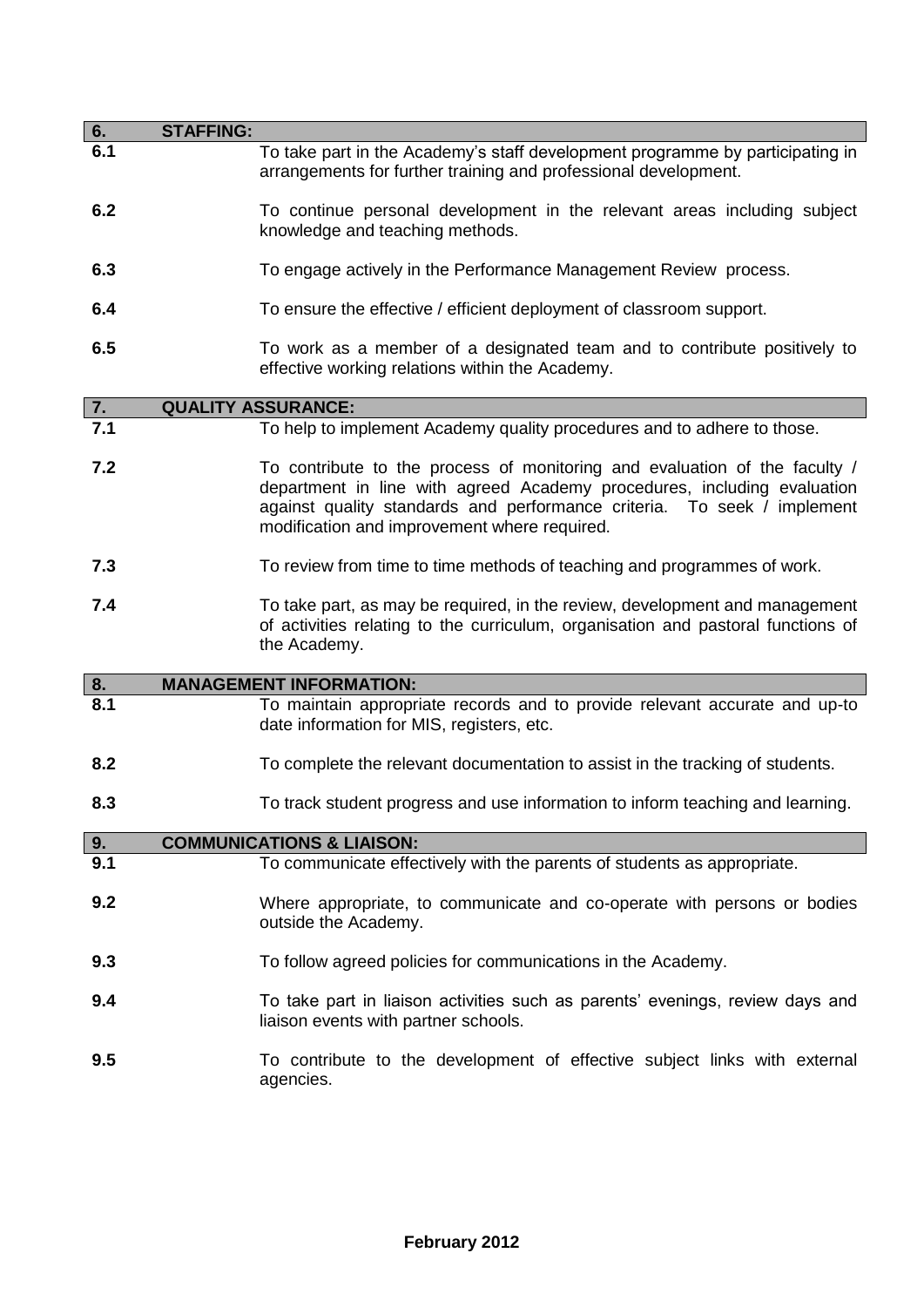| 10.   | <b>MANAGEMENT OF RESOURCES:</b>                                                                                                                                                                                                                   |
|-------|---------------------------------------------------------------------------------------------------------------------------------------------------------------------------------------------------------------------------------------------------|
| 10.1  | To contribute to the process of the ordering and allocation of equipment and<br>materials.                                                                                                                                                        |
| 10.2  | To assist the Head of Faculty / Department to identify resource needs and to<br>contribute to the efficient / effective use of physical resources.                                                                                                |
| 10.3  | To co-operate with other staff to ensure a sharing and effective usage of<br>resources to the benefit of the Academy, faculty / department and the students.                                                                                      |
| $11.$ | <b>PASTORAL SYSTEM:</b>                                                                                                                                                                                                                           |
| 11.1  | To be a Form Tutor to an assigned group of students.                                                                                                                                                                                              |
| 11.2  | To promote the general progress and well-being of individual students and of<br>the Form Tutor Group as a whole.                                                                                                                                  |
| 11.3  | To liaise with a Head of House to ensure the implementation of the Academy's<br>Pastoral System.                                                                                                                                                  |
| 11.4  | To register students, accompany them to assemblies and participate in the<br>production of tutor group assemblies on a rota basis, encourage their full<br>attendance at all lessons and their participation in other aspects of Academy<br>life. |
| 11.5  | To evaluate and monitor the progress of students and keep up-to-date student<br>records as may be required.                                                                                                                                       |
| 11.6  | To contribute to the preparation of action plans and progress files and other<br>reports.                                                                                                                                                         |
| 11.7  | To alert the appropriate staff to problems experienced by students and to make<br>recommendations as to how these may be resolved.                                                                                                                |
| 11.8  | To communicate as appropriate, with the parents of students and with persons<br>or bodies outside the Academy concerned with the welfare of individual<br>students, after consultation with the appropriate staff                                 |
| 11.9  | To contribute to PDP and enterprise according to Academy policy.                                                                                                                                                                                  |
| 11.10 | To apply the Positive Behaviour Management systems so that effective<br>learning can take place.                                                                                                                                                  |
| 12.   | <b>COLLEGE ETHOS:</b>                                                                                                                                                                                                                             |
| 12.1  | To play a full part in the life of the Academy community, to support its<br>distinctive mission and ethos and to encourage staff and students to follow this<br>example.                                                                          |
| 12.2  |                                                                                                                                                                                                                                                   |
| 12.3  | To support the Academy in meeting its legal requirements for worship via<br>'Thought for the day'.                                                                                                                                                |
| 12.4  | To promote actively the Academy's corporate policies.                                                                                                                                                                                             |

To comply with the Academy's Health and Safety policy and undertake risk assessments as appropriate.